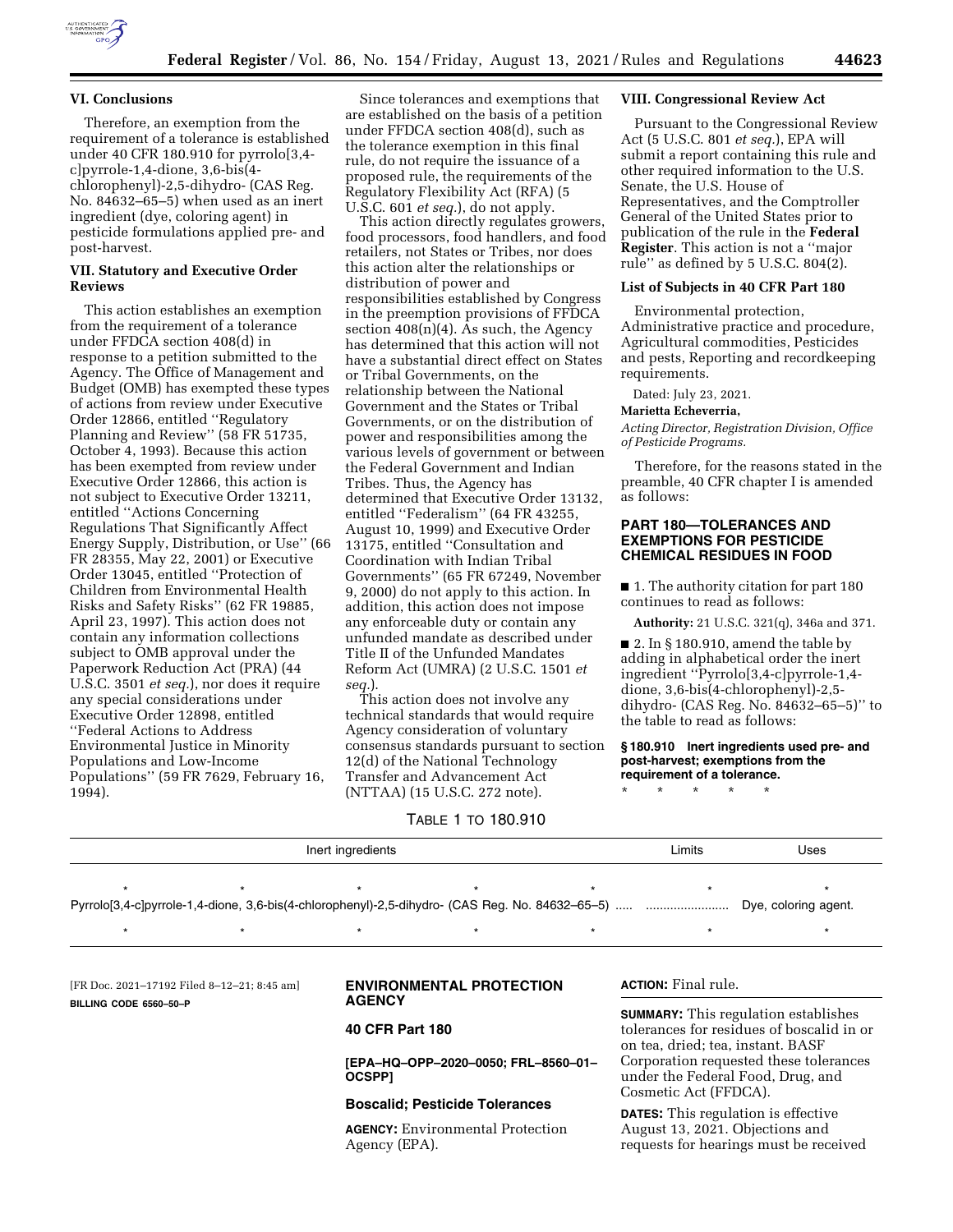on or before October 12, 2021, and must be filed in accordance with the instructions provided in 40 CFR part 178 (see also Unit I.C. of the

# **SUPPLEMENTARY INFORMATION**).

**ADDRESSES:** The docket for this action, identified by docket identification (ID) number EPA–HQ–OPP–2020–0050, is available at *<http://www.regulations.gov>* or at the Office of Pesticide Programs Regulatory Public Docket (OPP Docket) in the Environmental Protection Agency Docket Center (EPA/DC), West William Jefferson Clinton Bldg., Rm. 3334, 1301 Constitution Ave. NW, Washington, DC 20460–0001. The Public Reading Room is open from 8:30 a.m. to 4:30 p.m., Monday through Friday, excluding legal holidays. The telephone number for the Public Reading Room is (202) 566–1744, and the telephone number for the OPP Docket is (703) 305–5805.

Due to the public health concerns related to COVID–19, the EPA Docket Center (EPA/DC) and Reading Room is closed to visitors with limited exceptions. The staff continues to provide remote customer service via email, phone, and webform. For the latest status information on EPA/DC services and docket access, visit *[https://](https://www.epa.gov/dockets) [www.epa.gov/dockets.](https://www.epa.gov/dockets)* 

**FOR FURTHER INFORMATION CONTACT:**  Marietta Echeverria, Registration Division (7505P), Office of Pesticide Programs, Environmental Protection Agency, 1200 Pennsylvania Ave. NW, Washington, DC 20460–0001; main telephone number: (703) 305–7090; email address: *[RDFRNotices@epa.gov.](mailto:RDFRNotices@epa.gov)*  **SUPPLEMENTARY INFORMATION:** 

### **I. General Information**

#### *A. Does this action apply to me?*

You may be potentially affected by this action if you are an agricultural producer, food manufacturer, or pesticide manufacturer. The following list of North American Industrial Classification System (NAICS) codes is not intended to be exhaustive, but rather provides a guide to help readers determine whether this document applies to them. Potentially affected entities may include:

- Crop production (NAICS code 111).
- Animal production (NAICS code 112).
- Food manufacturing (NAICS code 311).
- Pesticide manufacturing (NAICS code 32532).

## *B. How can I get electronic access to other related information?*

You may access a frequently updated electronic version of EPA's tolerance regulations at 40 CFR part 180 through the Government Publishing Office's eCFR site at *[http://www.ecfr.gov/cgi-bin/](http://www.ecfr.gov/cgi-bin/text-idx?&c=ecfr&tpl=/ecfrbrowse/Title40/40tab_02.tpl)  [text-idx?&c=ecfr&tpl=/ecfrbrowse/](http://www.ecfr.gov/cgi-bin/text-idx?&c=ecfr&tpl=/ecfrbrowse/Title40/40tab_02.tpl) [Title40/40tab](http://www.ecfr.gov/cgi-bin/text-idx?&c=ecfr&tpl=/ecfrbrowse/Title40/40tab_02.tpl)*\_*02.tpl.* 

#### *C. How can I file an objection or hearing request?*

Under FFDCA section 408(g), 21 U.S.C. 346a(g), any person may file an objection to any aspect of this regulation and may also request a hearing on those objections. You must file your objection or request a hearing on this regulation in accordance with the instructions provided in 40 CFR part 178. To ensure proper receipt by EPA, you must identify docket ID number EPA–HQ– OPP–2020–0050 in the subject line on the first page of your submission. All objections and requests for a hearing must be in writing and must be received by the Hearing Clerk on or before October 12, 2021. Addresses for mail and hand delivery of objections and hearing requests are provided in 40 CFR 178.25(b).

In addition to filing an objection or hearing request with the Hearing Clerk as described in 40 CFR part 178, please submit a copy of the filing (excluding any Confidential Business Information (CBI)) for inclusion in the public docket. Information not marked confidential pursuant to 40 CFR part 2 may be disclosed publicly by EPA without prior notice. Submit the non-CBI copy of your objection or hearing request, identified by docket ID number EPA–HQ–OPP– 2020–0050, by one of the following methods:

• *Federal eRulemaking Portal: [http://](http://www.regulations.gov)  [www.regulations.gov.](http://www.regulations.gov)* Follow the online instructions for submitting comments. Do not submit electronically any information you consider to be CBI or other information whose disclosure is restricted by statute.

• *Mail:* OPP Docket, Environmental Protection Agency Docket Center (EPA/ DC), (28221T), 1200 Pennsylvania Ave. NW, Washington, DC 20460–0001.

• *Hand Delivery:* To make special arrangements for hand delivery or delivery of boxed information, please follow the instructions at *[http://](http://www.epa.gov/dockets/contacts.html) [www.epa.gov/dockets/contacts.html.](http://www.epa.gov/dockets/contacts.html)* 

Additional instructions on commenting or visiting the docket, along with more information about dockets generally, is available at *[http://](http://www.epa.gov/dockets) [www.epa.gov/dockets.](http://www.epa.gov/dockets)* 

## **II. Summary of Petitioned-For Tolerance**

In the **Federal Register** of September 30, 2020 (85 FR 61681) (FRL–10014–74), EPA issued a document pursuant to FFDCA section 408(d)(3), 21 U.S.C. 346a(d)(3), announcing the filing of a pesticide petition (PP 9E8819) by BASF

Corporation, 26 Davis Drive, P.O. Box 13528, Research Triangle Park, NC 27709. The petition requested that 40 CFR 180.589 be amended by establishing tolerances for residues of the fungicide boscalid in or on tea at 80 parts per million (ppm). That document referenced a summary of the petition prepared by BASF Corporation, the registrant, which is available in the docket, *[http://www.regulations.gov.](http://www.regulations.gov)* No comments were received in response to the notice of filing.

FFDCA section 408(d)(4)(A)(i) permits the Agency to finalize a tolerance that varies from that sought by the petition. Based upon review of the data supporting the petition, EPA has modified the tolerance level being established and corrected the commodity definition of ''tea'' to ''tea, dried'' and ''tea, instant.'' The reason for these changes is explained in Unit IV.D.

## **III. Aggregate Risk Assessment and Determination of Safety**

#### *A. Statutory Background*

Section 408(b)(2)(A)(i) of FFDCA allows EPA to establish a tolerance (the legal limit for a pesticide chemical residue in or on a food) only if EPA determines that the tolerance is ''safe.'' Section 408(b)(2)(A)(ii) of FFDCA defines ''safe'' to mean that ''there is a reasonable certainty that no harm will result from aggregate exposure to the pesticide chemical residue, including all anticipated dietary exposures and all other exposures for which there is reliable information.'' This includes exposure through drinking water and in residential settings but does not include occupational exposure. Section 408(b)(2)(C) of FFDCA requires EPA to give special consideration to exposure of infants and children to the pesticide chemical residue in establishing a tolerance and to ''ensure that there is a reasonable certainty that no harm will result to infants and children from aggregate exposure to the pesticide chemical residue . . . .''

Consistent with FFDCA section 408(b)(2)(D) and the factors specified therein, EPA has reviewed the available scientific data and other relevant information in support of this action. EPA has sufficient data to assess the hazards of and to make a determination on aggregate exposure for boscalid including exposure resulting from the tolerances established by this action. EPA's assessment of exposures and risks associated with boscalid follows.

#### *B. Aggregate Risk Assessment*

In an effort to streamline **Federal Register** publications, EPA is not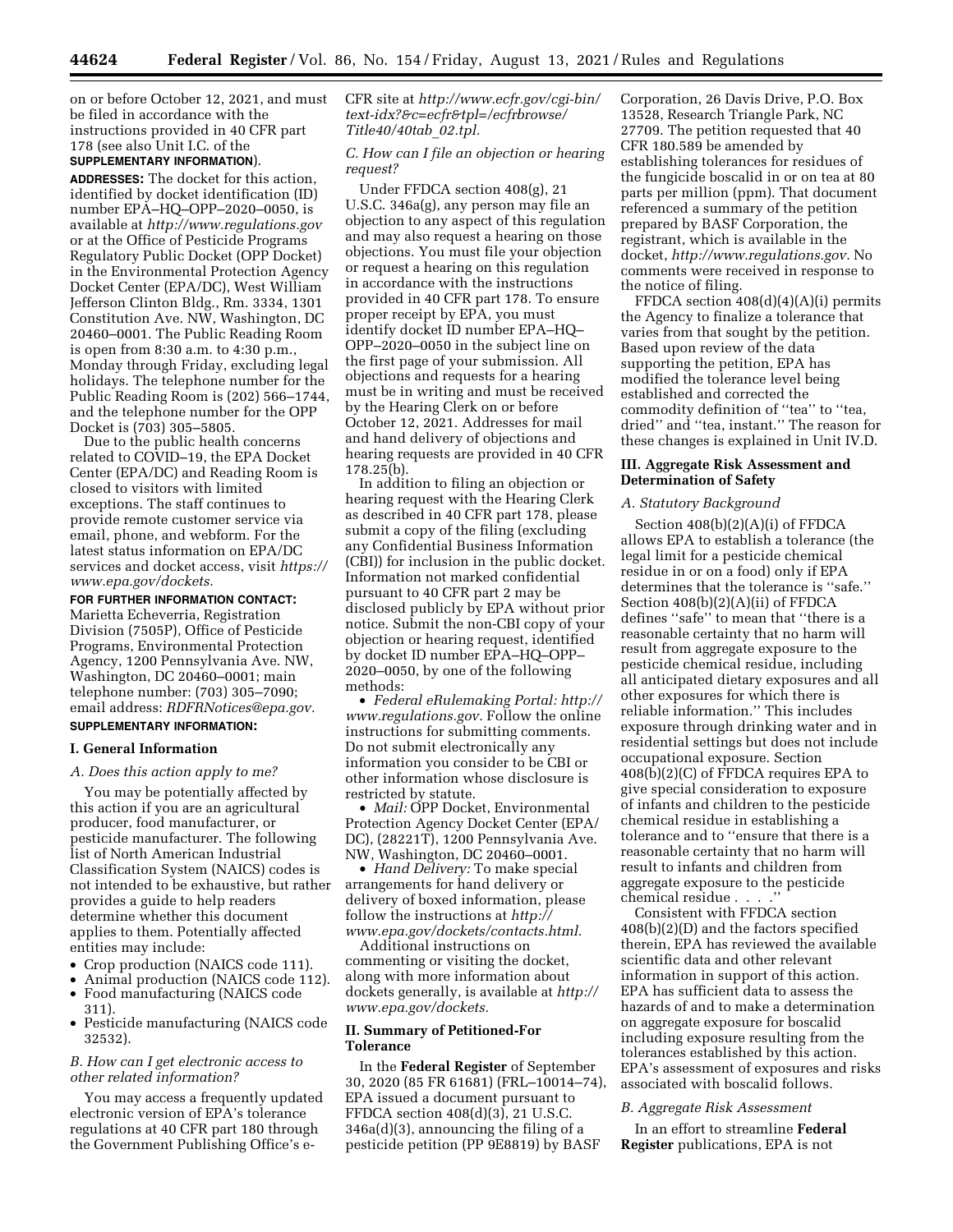reprinting sections that have not changed from previous rulemakings for the same pesticide. On October 19, 2018, EPA published in the **Federal Register** a final rule establishing tolerances for residues of boscalid in or on multiple commodities based on the Agency's conclusion that aggregate exposure to boscalid is safe for the general population, including infants and children. *See* 83 FR 52991 (EPA– HQ–OPP–2017–0310). Refer to the following sections from the previous tolerance rulemaking for boscalid that have remained the same under the current risk assessment: Units III.A (Toxicological Profile); III.B (Toxicological Points of Departure/ Levels of Concern); III.C. (Exposure Assessment), except as explained below; and III.D. (Safety Factor for Infants and Children). EPA has conducted an updated human health risk assessment to evaluate the safety of the requested tolerances, which is limited to an updated dietary exposure and risk assessment, and subsequent updates to the aggregate exposure and risk assessment. *See* ''Boscalid. Human Health Risk Assessment for the Establishment of a Permanent Tolerance Without a U.S. Registration on Tea.'' (D456100, 04/01/2021), which is available in the docket established by this action, EPA–HQ–OPP–2020–0050.

Updates to exposure assessment. EPA's dietary (food and drinking water) exposure assessments have been updated to include the potential additional exposure from the tolerance for boscalid residues in or on tea, dried and tea, instant. The exposure assessments relied on tolerance-level residues for all crops and an assumption of 100 percent crop treated (PCT) as the October 19, 2018, final rule. Exposure in drinking water and from residential sources are not impacted by the increased tolerance on tea, dried and tea, instant because the tolerances are without U.S. registration.

*Assessment of aggregate risks.* An acute dietary exposure assessment was not conducted because there were no observed effects attributable to a single dose. Chronic dietary risks are below the Agency's level of concern of 100% of the chronic population adjusted dose (cPAD): 60% of the cPAD for children 1 to 2 years old, the most highly exposed population subgroup.

For the aggregate risk assessment, exposures to boscalid in food and drinking water are combined with residential exposures for the relevant exposure duration period. There is potential for short-term aggregate exposure to boscalid via dietary (which is considered background exposure) and residential (which is considered primary) exposure pathways. The shortterm aggregate margins of exposure (MOEs) are 160 for children 6 to 11 years old, 360 for youth 11 to 16 years old, and  $130$  for adults (LOC =  $100$ ), which are not of concern because they exceed EPA's level of concern (MOEs less than or equal to 100).

A separate cancer dietary assessment was not conducted since boscalid was classified by the Cancer Assessment Review Committee (CARC) as ''suggestive evidence of carcinogenicity''; and the chronic exposure assessment is protective of any cancer risks. Therefore, based on the chronic exposure assessment, which accounts for potential carcinogenicity, EPA does not expect boscalid to pose a cancer risk.

# *C. Determination of Safety*

Therefore, based on the risk assessments and information described above, EPA concludes there is a reasonable certainty that no harm will result to the general population, or to infants and children, from aggregate exposure to boscalid residues. More detailed information about the Agency's analysis can be found in the document entitled, ''Boscalid. Human Health Risk Assessment for the Establishment of a Permanent Tolerance Without a U.S. Registration on Tea.'' (D456100, 04/01/ 2021) by going to *[http://](http://www.regulations.gov) [www.regulations.gov.](http://www.regulations.gov)* 

#### **IV. Other Considerations**

### *A. Analytical Enforcement Methodology*

Adequate methods exist for both plants and livestock. In plants, the parent residue is extracted using an aqueous organic solvent mixture followed by liquid/liquid partitioning and a column clean up. Quantitation is by gas chromatography using mass spectrometry (GC/MS) or liquid chromatography in tandem with mass spectrometric detection (LC/MS/MS). In livestock, the residues are extracted with methanol. The extract is treated with enzymes in order to release the conjugated glucuronic acid metabolite. The residues are then isolated by liquid/ liquid partition followed by column chromatography. The hydroxylated metabolite is acetylated followed by a column clean-up. The parent and acetylated metabolite are quantitated by gas chromatography with electron capture detection.

Adequate enforcement methodology, extraction using an aqueous organic solvent mixture followed by liquid/ liquid partitioning and a column clean up with quantitation by gas

chromatography using mass spectrometry (GC/MS) or liquid chromatography in tandem with mass spectrometric detection (LC/MS/MS), is available to enforce the tolerance expression.

The method may be requested from: Chief, Analytical Chemistry Branch, Environmental Science Center, 701 Mapes Rd., Ft. Meade, MD 20755–5350; telephone number: (410) 305–2905; email address: *[residuemethods@](mailto:residuemethods@epa.gov) [epa.gov.](mailto:residuemethods@epa.gov)* 

## *B. International Residue Limits*

In making its tolerance decisions, EPA seeks to harmonize U.S. tolerances with international standards whenever possible, consistent with U.S. food safety standards and agricultural practices. EPA considers the international maximum residue limits (MRLs) established by the Codex Alimentarius Commission (Codex), as required by FFDCA section 408(b)(4). EPA may establish a tolerance that is different from a Codex MRL; however, FFDCA section 408(b)(4) requires that EPA explain the reasons for departing from the Codex level. The Codex has not established a MRL for boscalid. Taiwan has an MRL for residues of boscalid in/ on dried tea leaves at 10 ppm, and Japan has an MRL of residues of boscalid in/ on dried tea leaves at 60 ppm. The tolerance expression for Taiwan and Japan are harmonized with the US tolerance definition in crops as parent boscalid only but do not metabolites and degradates. All international MRLs fall below the calculated tolerance value of 70 ppm.

#### *C. Revisions to Petitioned-For Tolerances*

The petitioned-for tolerance for residues on the commodity tea at 80 ppm is revised so that there will be two separate tolerances for residues on tea, dried and tea, instant each at 70 ppm and corrected commodity definitions. The tolerance is also revised pursuant to a difference in how the tolerances are calculated. The registrant calculated a processing factor for dried black tea as 4.1x and used the field trial values from the fresh leaves at 7-days. EPA determined the processing factor to be no greater than 2.54x and extrapolated the 7-day residues for black tea based on the combination of the processing factor and the decline trend for fresh leaves.

#### **V. Conclusion**

Therefore, tolerances are established for residues of boscalid, in or on Tea, dried; and Tea, instant at 70 ppm.